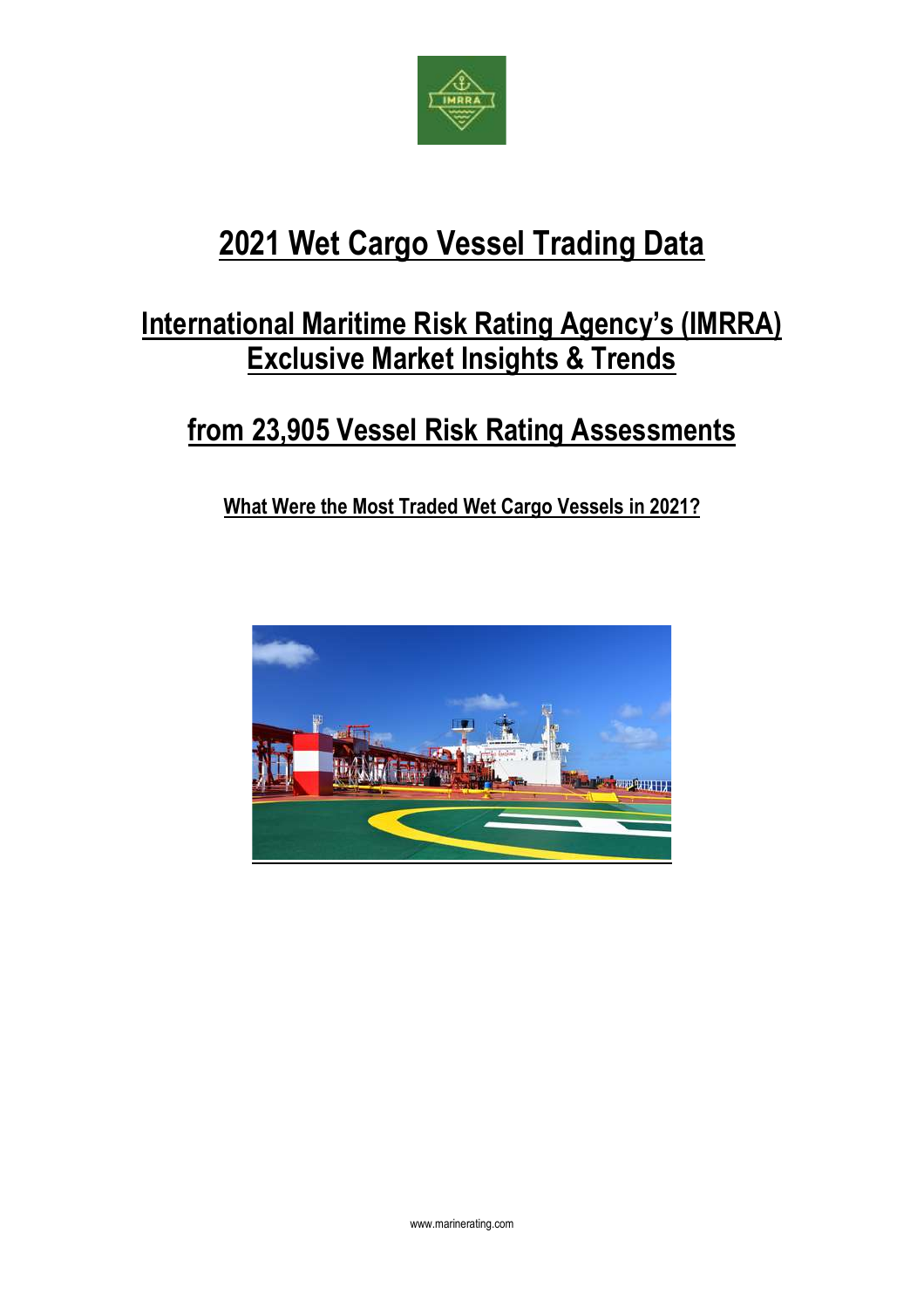# **IMRRA's Most Traded Vessels 2021**



**Market Briefing:** Market intelligence for Charterers, Traders and Terminal Operators

**Summary:** Trend data from **23,905**, totaling 1,249,929,187 Metric Tonnes Vessels Offered for Charter and subsequently safety Risk Rated by IMRRA's Analysts in to a report. Appendix A\* for report methodology details.

## **Wet Cargo Vessel Data Highlights Include:**

- 2021 Risk Rated Vessels by Traded Tonnage
- Discover 2021 Risk Rated Vessels by Age & Type
- IMRRA's Top-3 Vessels Offered for Trade by Age and Tonnage during 2021
- 2021s Monthly Traded Vessels by Age & Age

## **Key Data Briefing: 2021 Charterers Market Trends**

- 20,000-50,000MT: the popular traded liquid cargo vessel in 2021
- 10-15 years 20,000-50,000MT most traded type vessel
- 6,975 risk rating reports assessed on vessels 20,000-50,000MT
- 9,134 total Risk ratings on 10-15 year old vessels
- 23.3% or 2,586 vessels were 10-15 years old, 20,000-50,000GT
- 4.4% of all risk assessed vessels are over 25 years old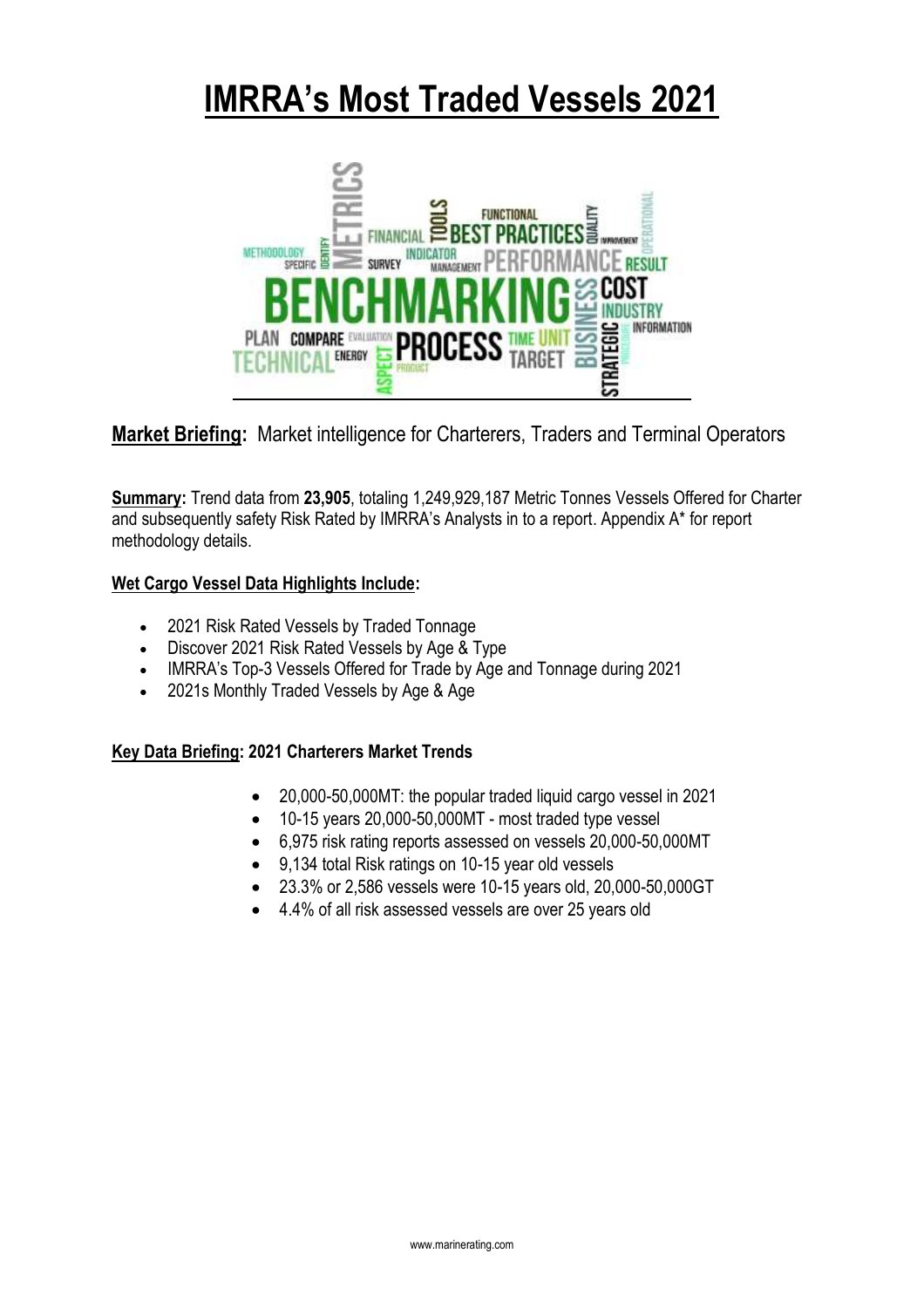## **1. IMRRA's 2021 Wet Cargo Risk Rated Vessels by Tonnage**



| <b>GT</b>            | $5.000$ | 5,000-20,000 | 20,000-50,000 | 50,000-150,000 | >150,000 | Total  |
|----------------------|---------|--------------|---------------|----------------|----------|--------|
| Number of<br>Vessels | 4,072   | 5,636        | 6.975         | 5,522          | 700      | 23,905 |

The most actively traded sector or 'sweet spot' for chartering are Handysize and Handymax/Supramax vessels, 20-50k gross tonnes. These vessels' are very common due their ability to enter smaller ports with restricted ability to manoeuvre.

## **2. IMRRA's 2021 Overall Risk Assessed Vessels by Age**

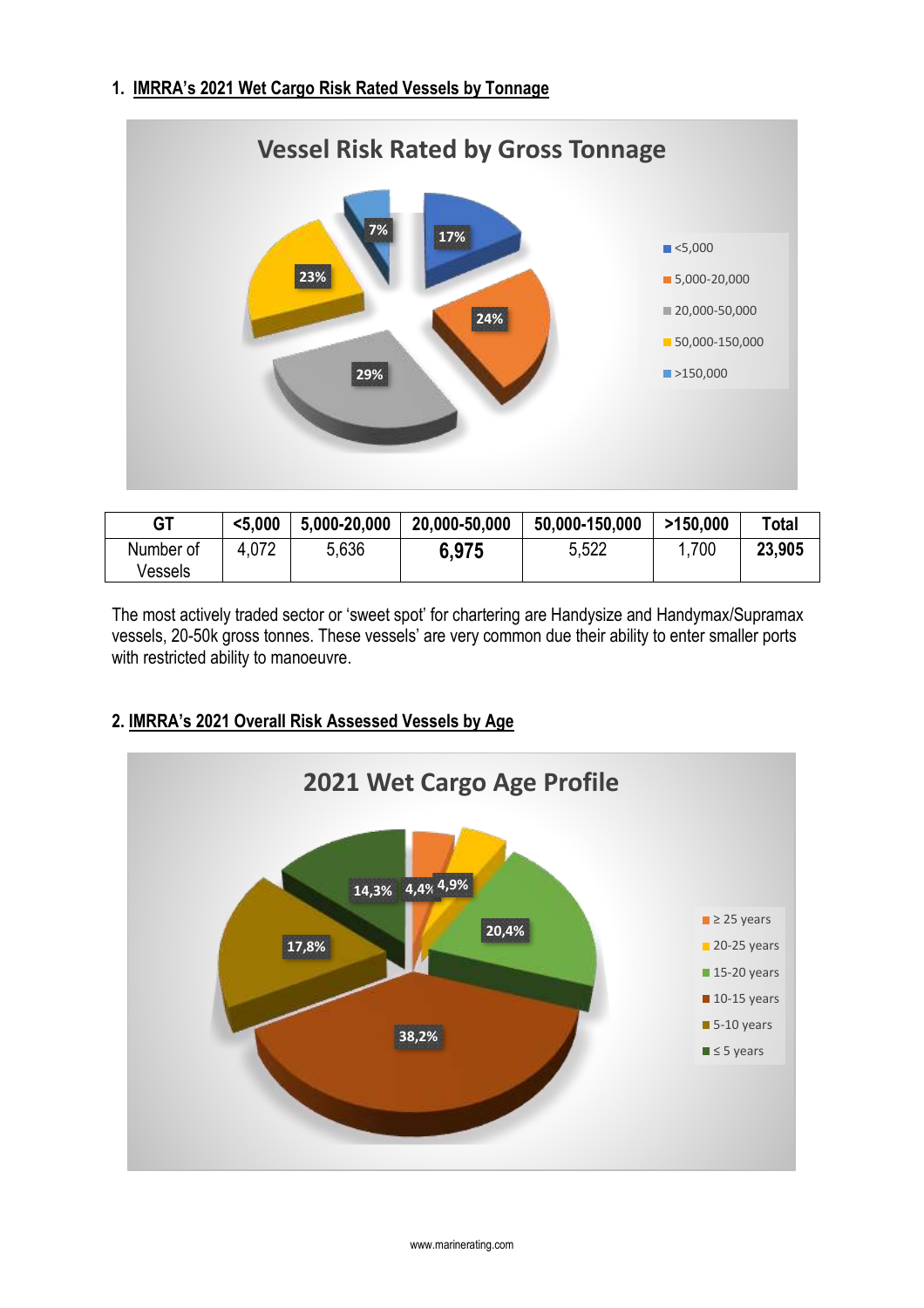## **2.1 Table: Vessel Age Range, Number of Vessels and Fleet Percentage Risk Rated by IMRRA**

| <b>Vessel Age Range</b> | <b>Number of Vessels</b> | <b>Percentage of Fleet Risk Rated</b> |
|-------------------------|--------------------------|---------------------------------------|
| $\geq$ 25 years         | 1,048                    | 4.4%                                  |
| $20-25$ years           | 1,163                    | 4.9%                                  |
| $15-20$ years           | 4,887                    | 20.4%                                 |
| 10-15 years             | 9,134                    | 38.2%                                 |
| 5-10 years              | 4,255                    | 17.8%                                 |
| $\leq$ 5 years          | 3,418                    | 14.3%                                 |

4.4% Of all risk assessed vessels are over 25 years old, proving age is no barrier for vessels if well maintained. But older vessels are mainly confined to the smaller <5,000 MT Sector, as you can read from the table below*.*

## **3. Vessel Age and Tonnage Breakdown – All Ages & Tonnage**

| <b>Vessel Age</b><br><b>Years</b> | $5,000$ | 5,000-20,000 | 20,000-50,000 | 50,000-150,000 | >150,000 | Total  |
|-----------------------------------|---------|--------------|---------------|----------------|----------|--------|
| $\geq 25$                         | 772     | 171          | 51            | 47             |          | 1,048  |
| $20 - 25$                         | 412     | 352          | 200           | 120            | 79       | 1,163  |
| $15 - 20$                         | 542     | 930          | 2,000         | 1,129          | 286      | 4,887  |
| $10 - 15$                         | 1,426   | 2,451        | 2,586         | 2,136          | 535      | 9,134  |
| $5 - 10$                          | 531     | 1,006        | 1,392         | 928            | 398      | 4,255  |
| $\leq 5$                          | 389     | 726          | 746           | 1162           | 395      | 3,418  |
| <b>Total</b>                      | 4,072   | 5,636        | 6,975         | 5,522          | 1,700    | 23,905 |

**Summary**: Most traded vessels with the highest chartering activity is 10-15 years, 20,000-50,000.

## **3.1 2021 Vessels Offered for Fixtures & Trade by Age:**

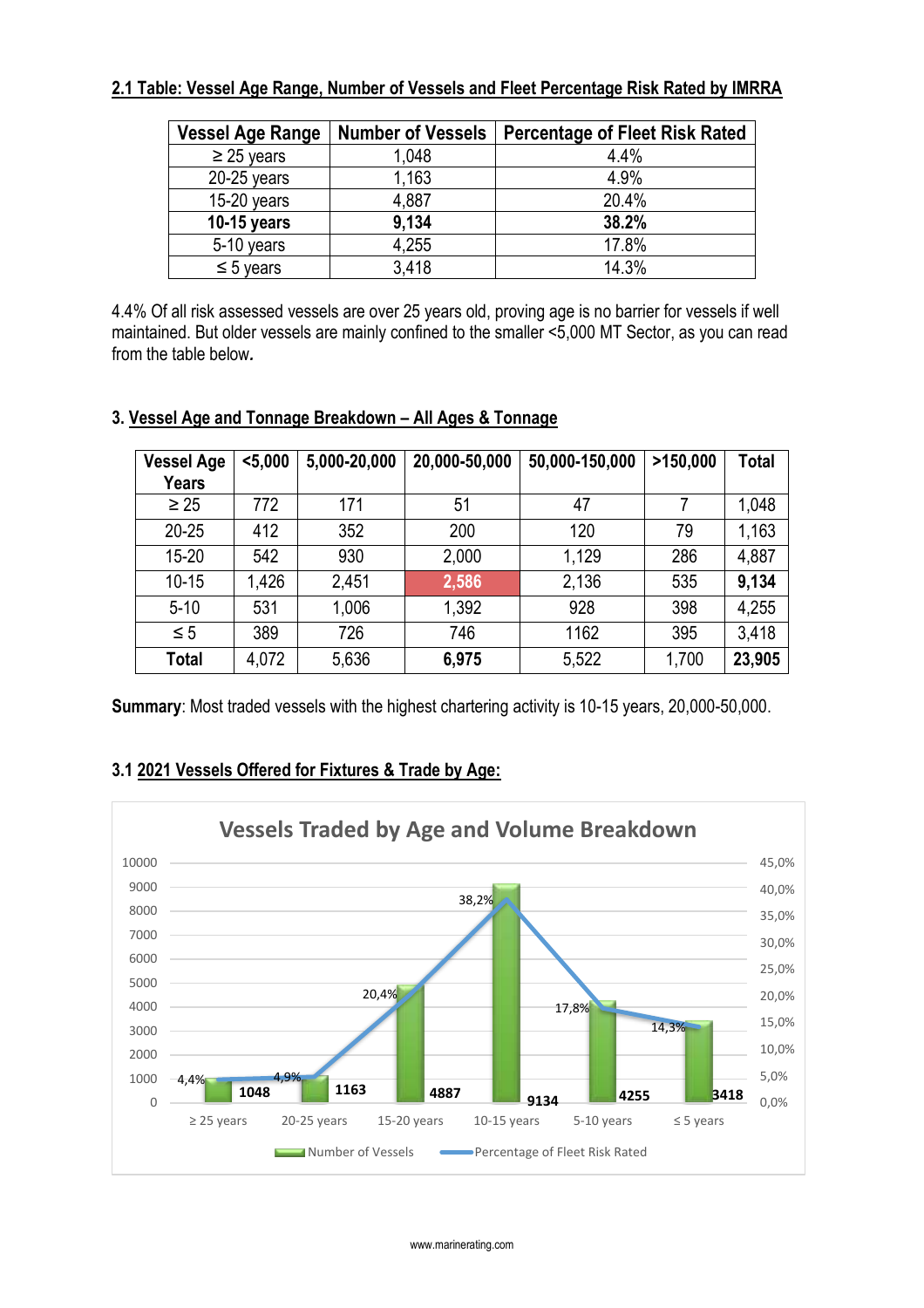## **3.2 IMRRA's 2021 Top-3 Vessels Offered for Trade by Age and Tonnage:**

| Rank | <b>Metric Tonnes</b> | <b>Vessels Risk Rated MRRA</b> | <b>Percent</b> |
|------|----------------------|--------------------------------|----------------|
|      | 20,000-50,000        | 2,586                          | 28.3%          |
|      | 5,000-20,000         | 2.451                          | 26.8%          |
|      | 50,000-150,000       | 2.136                          | 23.4%          |

The top-3 vessel activity includes all vessels in the **10-15 years** age group.

## **4. 2021s Monthly Trend of Traded Vessels by Tonnage & Age**

| <b>Month</b> | <b>Tonnage Metric Tonnes</b> | <b>Vessel Age</b> |
|--------------|------------------------------|-------------------|
| Jan          | 20,000-50,000                | 10-15 years       |
| Feb          | 20,000-50,000                | 10-15 years       |
| Mar          | 5,000-20,000                 | $10-15$ years     |
| Apr          | 20,000-50,000                | 10-15 years       |
| May          | 20,000-50,000                | $10-15$ years     |
| Jun          | 20,000-50,000                | $10-15$ years     |
| Jul          | 20,000-50,000                | $10-15$ years     |
| Aug          | 20,000-50,000                | $10-15$ years     |
| Sep          | 50,000-150,000               | $10-15$ years     |
| <b>Oct</b>   | 5,000-20,000                 | $10-15$ years     |
| Nov          | 50,000-150,000               | $10-15$ years     |
| <b>Dec</b>   | 5,000-20,000                 | $10-15$ years     |

**Summary:** For seven months (Jan, Feb, Apr, May, Jun, Jul, and Aug) the #1 traded vessel was 20,000-50,000 Metric Tonnes, aged 10-15 years - double other vessel age & tonnage vessel types

## **Conclusion:**

"*Usually, when ships are 20 years old they become harder to trade as they are less likely to meet all the safety and environmental requirements placed on the industry*." - source **Bloomberg.**

Liquid vessels with the age 10-15 years old are the most actively traded sector in 2021. Some of the companies, for ex., IOC (Indian Oil Corporation) and BPCL (Bharat Petroleum Corporation) have set a 10-year age limit for qualifying ships because, by the time the five-year contract ends, the ships will be 15-years old, reaching the threshold prescribed by most of the crude-oil loading terminals worldwide.

According to UK tanker broker Gibson, depending on the segment, between 20% to 30% of the tanker fleet is over 15 years old and will be approaching their natural retirement age over the next few years.

Moreover, Gibson data shows, that since December last year, tanker newbuild prices have appreciated by around 15% to 25% depending on the sector.